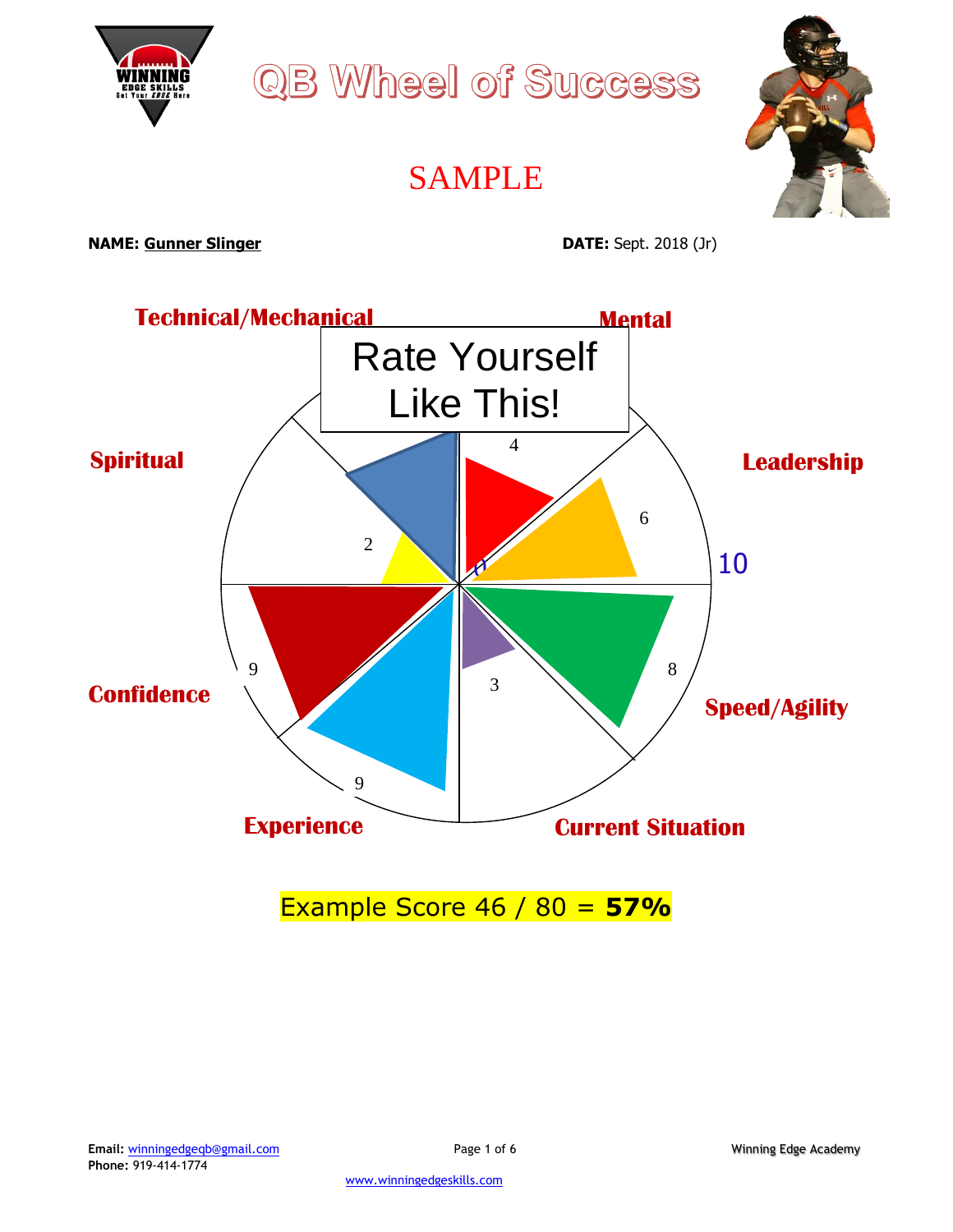

Score:\_\_\_\_\_\_\_\_\_\_\_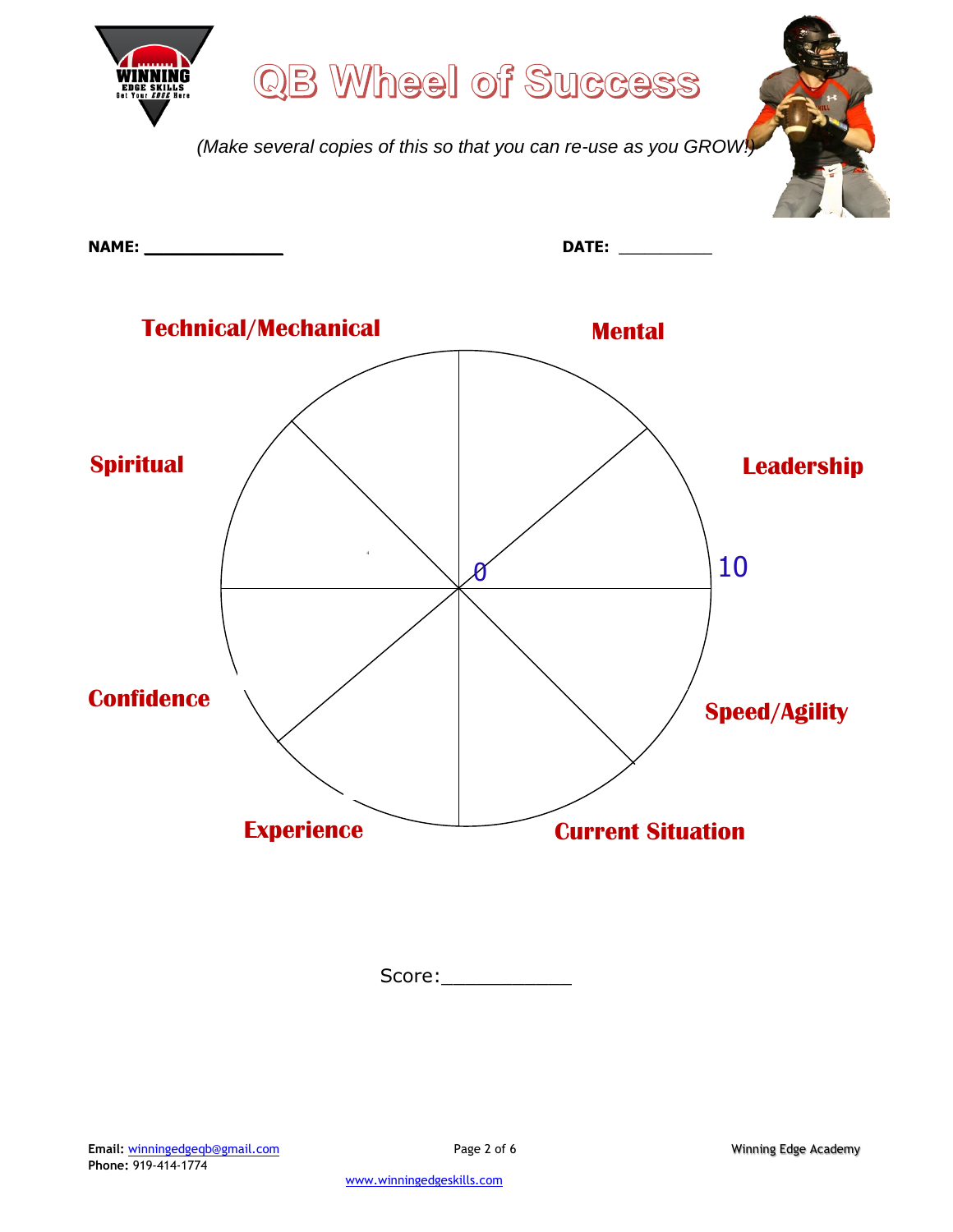



**Technical/Mechanical –** This category represents how well you've mastered the fundamentals. Things like footwork, throwing mechanics, hand-off mechanics etc.. To score highly you should feel like you don't have to 'think' to execute these aspects of the game. You should feel like you are able to do these things sub-consciously. Without thinking.

**Mental -** This category represents how well you understand the game and your scheme! It's your knowledge of defensive alignments and coverage schemes. It also includes how well you understand how to attack those coverages and schemes.

**Speed/Agility -** This category represents where you are from a speed, strength and agility standpoint as compared to where you need to be.

**Current Situation -** This category represents your current situation. Are you in a position to succeed? If you're a throwing quarterback but your program runs the option and requires an athletic quarterback, are you in the right situation? Do you have an all-American quarterback with tons of experience to compete against? These are realities and things to consider. The fact is, sometimes you can have potential but no opportunity. You need both!

**Experience** – When it comes to being a quarterback, nothing can replace experience. To be great, you have to have experience (reps). And you have to experience failure so that you can learn. The earlier you can start gaining experience and learning through failure, the better off you'll be.

**Confidence –** Confidence is born out of preparation. Preparation comes from good coaching, experience and hard work. Where do you stand here? What do you need to do to get proper quarterback coaching? How can you gain experience? How hard have you prepared?

**Spiritual –** If your life is a mess then your game will be a mess. How well balanced are you spiritually? Not necessarily 'religiously' but 'spiritually'.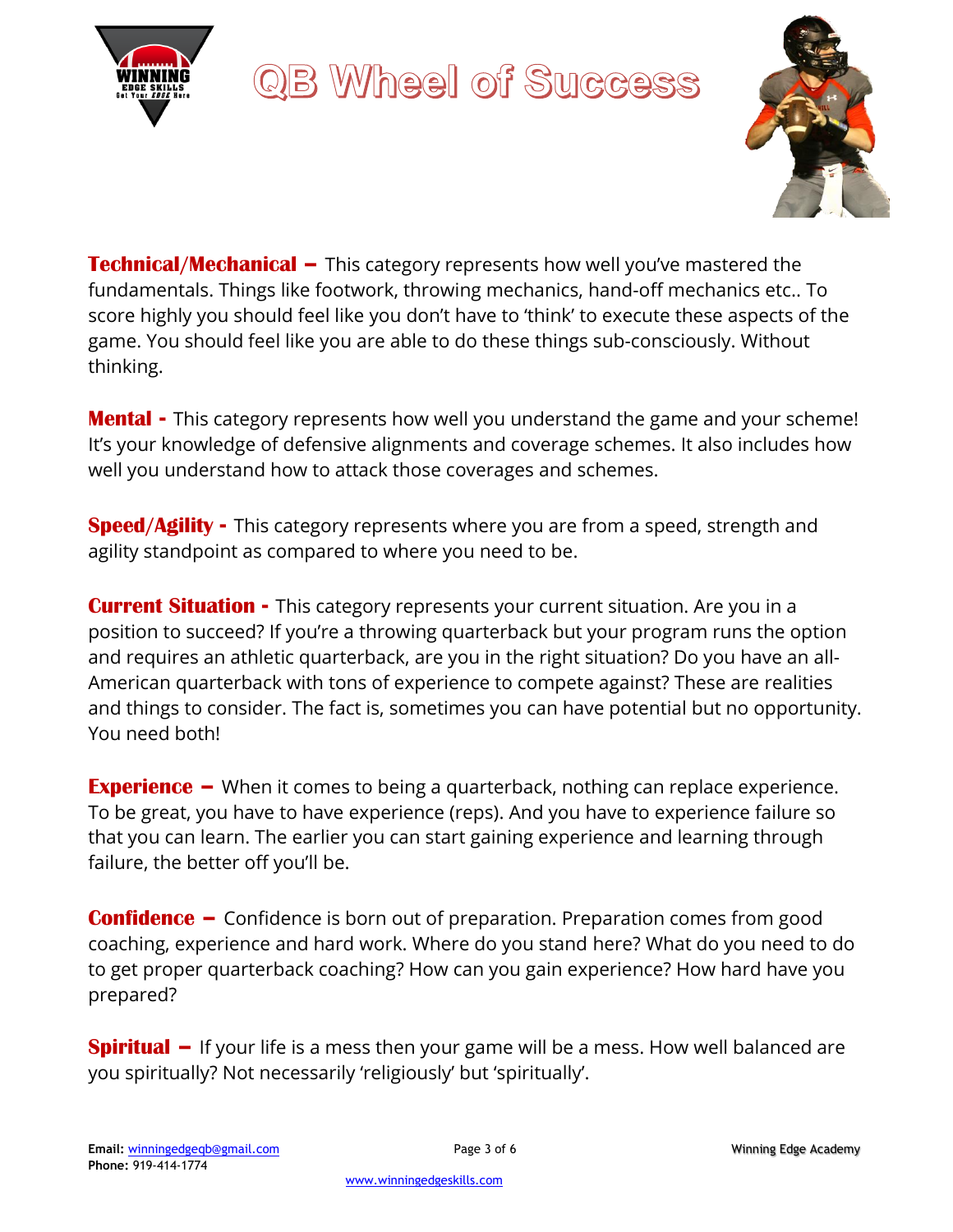



#### **Spiritual…**

What is your level of contentment? How happy are you when you're by yourself? Do you need things or people to be happy and content? If you do, then you have work to do.

You can improve spiritually in many ways. Quick suggestions… Read books that teach you how to lead, how to live a balanced life. Read books that teach you how to serve other people. Listen to positive podcasts. Surround yourself with great people. You could try meditating a few times a week as well.

The more 'at peace' you are the better you'll be on the football field.

Below is space to make notes on where you're at now, where you'd like to be and what your plan is for improvement. Be sure you stay connected with Coach Smith so that you're on the right growth track and being held accountable. "A goal without a strategy and a timeline is just a dream"

\_\_\_\_\_\_\_\_\_\_\_\_\_\_\_\_\_\_\_\_\_\_\_\_\_\_\_\_\_\_\_\_\_\_\_\_\_\_\_\_\_\_\_\_\_\_\_\_\_\_\_\_\_\_\_\_\_\_\_\_\_\_\_\_\_\_\_\_\_\_\_\_\_\_\_\_\_\_\_\_\_\_\_\_\_\_\_\_\_\_\_\_ \_\_\_\_\_\_\_\_\_\_\_\_\_\_\_\_\_\_\_\_\_\_\_\_\_\_\_\_\_\_\_\_\_\_\_\_\_\_\_\_\_\_\_\_\_\_\_\_\_\_\_\_\_\_\_\_\_\_\_\_\_\_\_\_\_\_\_\_\_\_\_\_\_\_\_\_\_\_\_\_\_\_\_\_\_\_\_\_\_\_\_\_ \_\_\_\_\_\_\_\_\_\_\_\_\_\_\_\_\_\_\_\_\_\_\_\_\_\_\_\_\_\_\_\_\_\_\_\_\_\_\_\_\_\_\_\_\_\_\_\_\_\_\_\_\_\_\_\_\_\_\_\_\_\_\_\_\_\_\_\_\_\_\_\_\_\_\_\_\_\_\_\_\_\_\_\_\_\_\_\_\_\_\_\_ \_\_\_\_\_\_\_\_\_\_\_\_\_\_\_\_\_\_\_\_\_\_\_\_\_\_\_\_\_\_\_\_\_\_\_\_\_\_\_\_\_\_\_\_\_\_\_\_\_\_\_\_\_\_\_\_\_\_\_\_\_\_\_\_\_\_\_\_\_\_\_\_\_\_\_\_\_\_\_\_\_\_\_\_\_\_\_\_\_\_\_\_ \_\_\_\_\_\_\_\_\_\_\_\_\_\_\_\_\_\_\_\_\_\_\_\_\_\_\_\_\_\_\_\_\_\_\_\_\_\_\_\_\_\_\_\_\_\_\_\_\_\_\_\_\_\_\_\_\_\_\_\_\_\_\_\_\_\_\_\_\_\_\_\_\_\_\_\_\_\_\_\_\_\_\_\_\_\_\_\_\_\_\_\_ \_\_\_\_\_\_\_\_\_\_\_\_\_\_\_\_\_\_\_\_\_\_\_\_\_\_\_\_\_\_\_\_\_\_\_\_\_\_\_\_\_\_\_\_\_\_\_\_\_\_\_\_\_\_\_\_\_\_\_\_\_\_\_\_\_\_\_\_\_\_\_\_\_\_\_\_\_\_\_\_\_\_\_\_\_\_\_\_\_\_\_\_ \_\_\_\_\_\_\_\_\_\_\_\_\_\_\_\_\_\_\_\_\_\_\_\_\_\_\_\_\_\_\_\_\_\_\_\_\_\_\_\_\_\_\_\_\_\_\_\_\_\_\_\_\_\_\_\_\_\_\_\_\_\_\_\_\_\_\_\_\_\_\_\_\_\_\_\_\_\_\_\_\_\_\_\_\_\_\_\_\_\_\_\_ \_\_\_\_\_\_\_\_\_\_\_\_\_\_\_\_\_\_\_\_\_\_\_\_\_\_\_\_\_\_\_\_\_\_\_\_\_\_\_\_\_\_\_\_\_\_\_\_\_\_\_\_\_\_\_\_\_\_\_\_\_\_\_\_\_\_\_\_\_\_\_\_\_\_\_\_\_\_\_\_\_\_\_\_\_\_\_\_\_\_\_\_ \_\_\_\_\_\_\_\_\_\_\_\_\_\_\_\_\_\_\_\_\_\_\_\_\_\_\_\_\_\_\_\_\_\_\_\_\_\_\_\_\_\_\_\_\_\_\_\_\_\_\_\_\_\_\_\_\_\_\_\_\_\_\_\_\_\_\_\_\_\_\_\_\_\_\_\_\_\_\_\_\_\_\_\_\_\_\_\_\_\_\_\_ \_\_\_\_\_\_\_\_\_\_\_\_\_\_\_\_\_\_\_\_\_\_\_\_\_\_\_\_\_\_\_\_\_\_\_\_\_\_\_\_\_\_\_\_\_\_\_\_\_\_\_\_\_\_\_\_\_\_\_\_\_\_\_\_\_\_\_\_\_\_\_\_\_\_\_\_\_\_\_\_\_\_\_\_\_\_\_\_\_\_\_\_ \_\_\_\_\_\_\_\_\_\_\_\_\_\_\_\_\_\_\_\_\_\_\_\_\_\_\_\_\_\_\_\_\_\_\_\_\_\_\_\_\_\_\_\_\_\_\_\_\_\_\_\_\_\_\_\_\_\_\_\_\_\_\_\_\_\_\_\_\_\_\_\_\_\_\_\_\_\_\_\_\_\_\_\_\_\_\_\_\_\_\_\_ \_\_\_\_\_\_\_\_\_\_\_\_\_\_\_\_\_\_\_\_\_\_\_\_\_\_\_\_\_\_\_\_\_\_\_\_\_\_\_\_\_\_\_\_\_\_\_\_\_\_\_\_\_\_\_\_\_\_\_\_\_\_\_\_\_\_\_\_\_\_\_\_\_\_\_\_\_\_\_\_\_\_\_\_\_\_\_\_\_\_\_\_ \_\_\_\_\_\_\_\_\_\_\_\_\_\_\_\_\_\_\_\_\_\_\_\_\_\_\_\_\_\_\_\_\_\_\_\_\_\_\_\_\_\_\_\_\_\_\_\_\_\_\_\_\_\_\_\_\_\_\_\_\_\_\_\_\_\_\_\_\_\_\_\_\_\_\_\_\_\_\_\_\_\_\_\_\_\_\_\_\_\_\_\_ \_\_\_\_\_\_\_\_\_\_\_\_\_\_\_\_\_\_\_\_\_\_\_\_\_\_\_\_\_\_\_\_\_\_\_\_\_\_\_\_\_\_\_\_\_\_\_\_\_\_\_\_\_\_\_\_\_\_\_\_\_\_\_\_\_\_\_\_\_\_\_\_\_\_\_\_\_\_\_\_\_\_\_\_\_\_\_\_\_\_\_\_ \_\_\_\_\_\_\_\_\_\_\_\_\_\_\_\_\_\_\_\_\_\_\_\_\_\_\_\_\_\_\_\_\_\_\_\_\_\_\_\_\_\_\_\_\_\_\_\_\_\_\_\_\_\_\_\_\_\_\_\_\_\_\_\_\_\_\_\_\_\_\_\_\_\_\_\_\_\_\_\_\_\_\_\_\_\_\_\_\_\_\_\_

#### **NOTES:**

-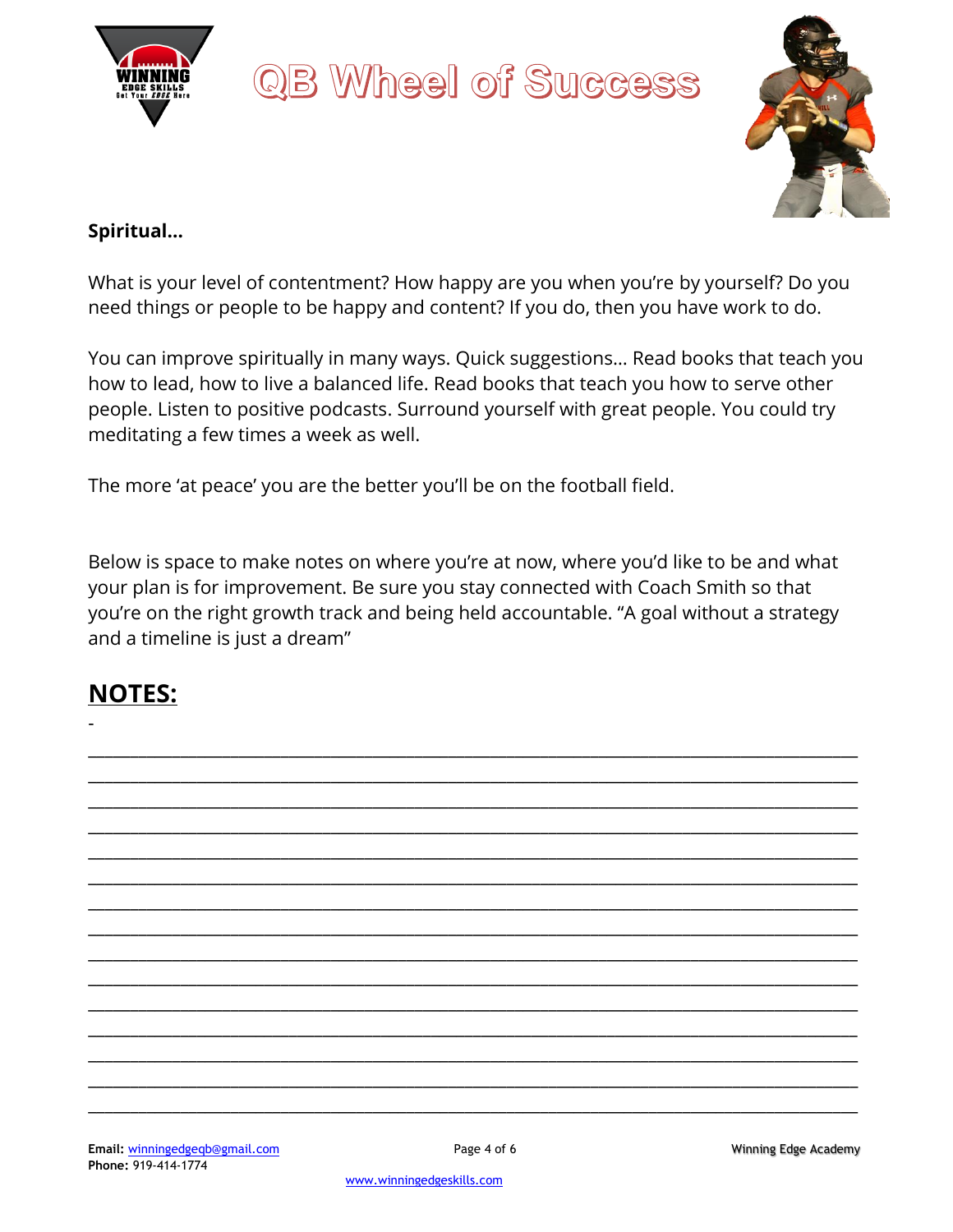

| 1000           |
|----------------|
|                |
| $\overline{1}$ |
|                |
|                |
|                |
|                |
|                |
|                |
|                |
|                |
|                |
|                |
|                |
|                |
|                |
|                |
|                |
|                |
|                |
|                |
|                |
|                |
|                |
|                |
|                |
|                |
|                |
|                |
|                |
|                |
|                |
|                |
|                |
| -              |
|                |
|                |
|                |
|                |
|                |